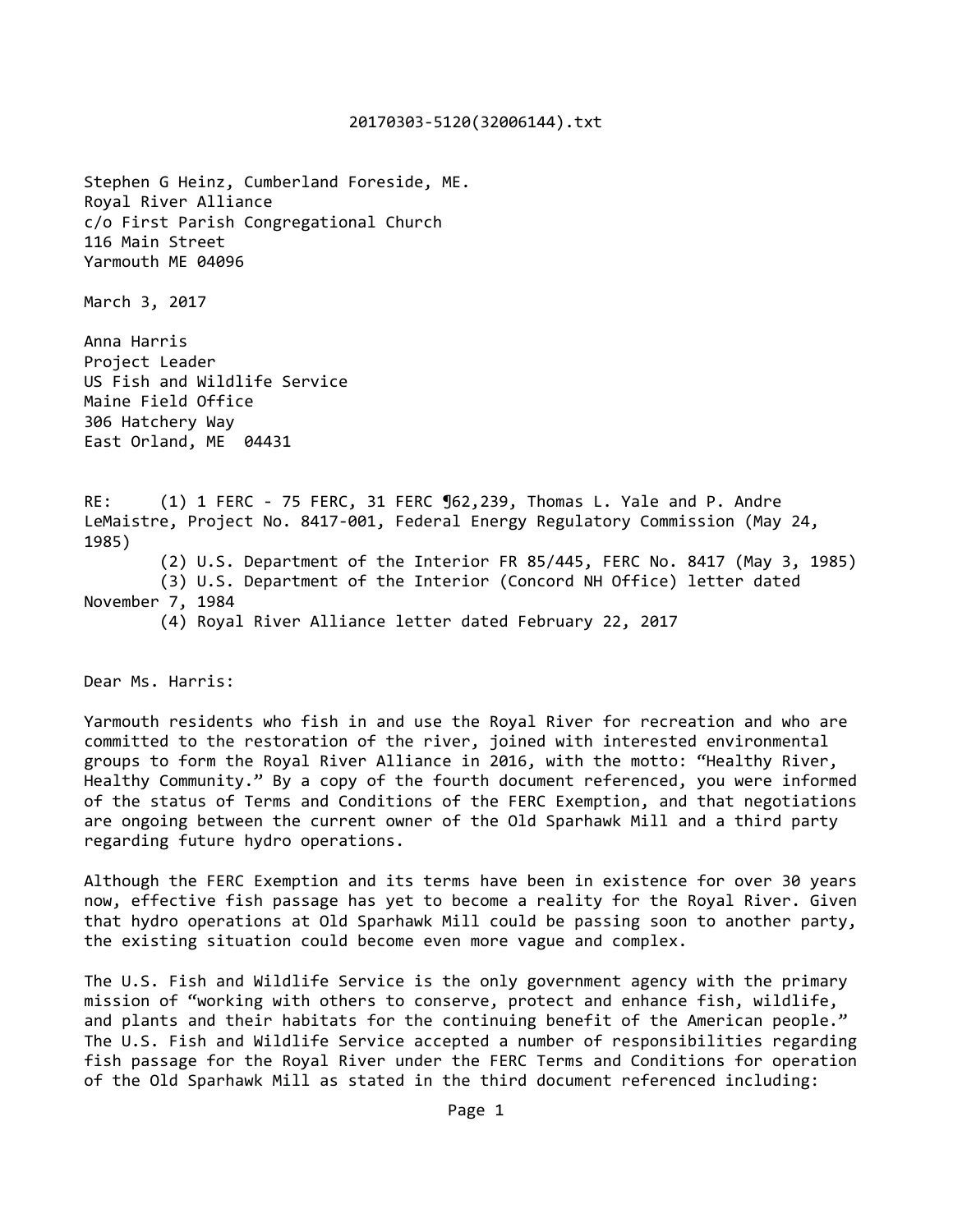## 20170303‐5120(32006144).txt

"9. The Fish and Wildlife Service is reserved the right to add and alter terms and conditions as appropriate to carry out its respective responsibilities during the life of the project with respect to fish and wildlife resources."

Since the FERC exemption was granted, we have gained 30 years of experience and new information provided by some relatively recent studies: three by STANTEC and one recently conducted by inter•fluve due to be released in the near future. There is no entity better qualified than USFWS to evaluate the continuing problem of fish passage for the Royal River, determine appropriate actions to correct the unsatisfactory situation, and work with FERC and the other entities involved to ensure their implementation.

Accordingly, the Royal River Alliance asks that the U.S. Fish and Wildlife Service: Examine and evaluate existing data, and conduct any additional studies needed to determine appropriate actions to restore the effective fish passage on the Royal River that was promised over thirty years ago;

Once those actions have been determined, work with the appropriate entities to implement the restoration effort.

The Royal River Alliance point of contact for this request is: Steve Heinz heinz@maine.rr.com 207 781‐4762

For the Royal River Alliance:

/s/William Gregory /s/Arthur Bell

Copy to: Nathaniel J. Tupper, Yarmouth Town Manager Andrew Kittredge, Yarmouth Town Council Chairman Allen Jagger, Old Sparhawk Mill hydro operator and facility owner Chris Swartley, Progression Energy principal and prospective hydro operator Patrick Keliher, Commissioner Maine Department of Marine Resources Chandler Woodcock, Commissioner of Maine Department of Inland Fisheries & Wildlife Kathy Howatt, Maine Department of Environmental Protection Dams/Hydropower Facilities Electronically filed to: https://ferconline.ferc.gov as an eComment, Docket P‐8417‐000 Reply to: Stephen G. Heinz 3 Spruce Lane Cumberland Foreside ME 04110